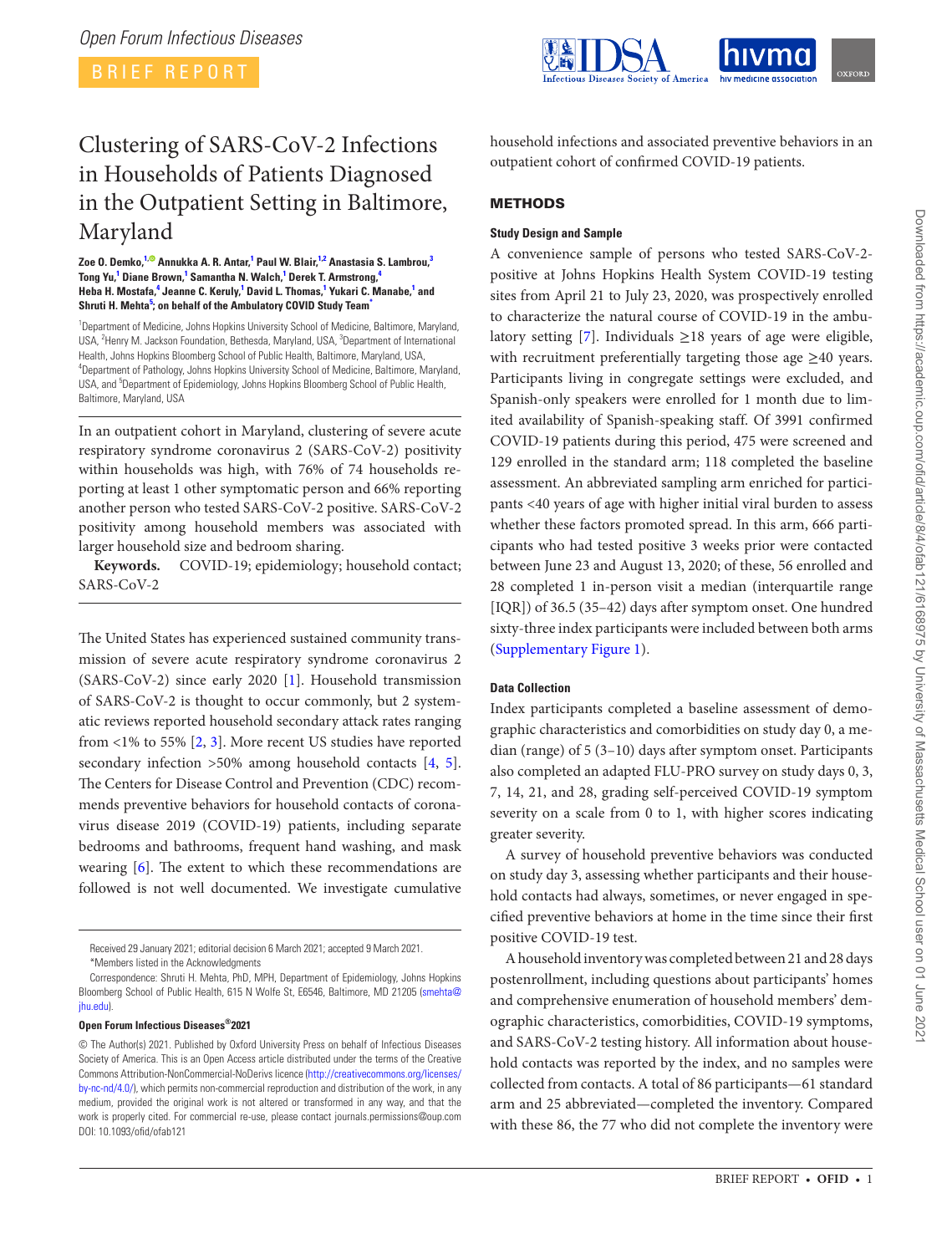significantly less likely to be African American and more likely to have a comorbidity  $(P < .05)$  [\(Supplementary Table 1\)](http://academic.oup.com/ofid/article-lookup/doi/10.1093/ofid/ofab121#supplementary-data).

For abbreviated arm participants, all surveys were conducted following their day 28 visit. Surveys were conducted via either telephone or secure internet link [[8](#page-4-7)].

## **Laboratory Testing**

Initial viral burden was measured by RT-PCR cycle threshold (Ct) at the Johns Hopkins Hospital Clinical Microbiology Laboratory. Fifty-nine participants had samples collected within 7 days of symptom onset (median [IQR], 3 [1–4] days) and resulted on the NeuMoDx platform.

#### **Statistical Analyses**

Chi-square and rank-sum tests were used to compare categorical and continuous variables. Primary analyses included all household contacts regardless of symptom onset timing relative to the index ( $n = 178$ ). Additional analyses considered only those contacts with symptom onset after the index  $(n = 130)$ . Data were analyzed using STATA IC/16.0 [[9](#page-4-8)].

## **Patient Consent Statement**

All participants provided oral consent, and the Johns Hopkins Institutional Review Board approved this protocol.

## RESULTS

Among 86 index participants, 74 identified at least 1 household contact. Of those 74, the median age (IQR) was 53 (43– 62) years, 41% were male, 28% were African American, and 14% were Hispanic/Latinx ([Supplementary Table 1](http://academic.oup.com/ofid/article-lookup/doi/10.1093/ofid/ofab121#supplementary-data)). Ninetyseven percent reported symptoms during the study period [\(Supplementary Table 2\)](http://academic.oup.com/ofid/article-lookup/doi/10.1093/ofid/ofab121#supplementary-data). The median household size (IQR) was 3 (2–4) ([Supplementary Table 3\)](http://academic.oup.com/ofid/article-lookup/doi/10.1093/ofid/ofab121#supplementary-data). Households had a median (IQR) of 4 (3–4) bedrooms and 3 (2–4) bathrooms. The 74 participants reported 193 household contacts, of whom 15 were

excluded because no information was provided. The median household contact age (IQR) was 32 (16–53) years, 49% were male, 23% were African American, and 26% were Hispanic/ Latinx [\(Supplemental Table 4](http://academic.oup.com/ofid/article-lookup/doi/10.1093/ofid/ofab121#supplementary-data)). Considering index participants and contacts, 43% of households included an adult age ≥60, and 92% had at least 1 member with a comorbidity.

## **COVID-19/SARS-CoV-2 Cascade**

Among 178 household contacts, 102 (57%) in 56/74 households (76%) reported ever experiencing COVID-19 symptoms, of whom 79 (77%) were tested, with 63 (80%) testing positive ([Figure 1](#page-1-0)). Of symptomatic contacts, 41% had symptom onset a median (IQR) of  $4(2-7)$  days before their index, while 56% had symptom onset a median (IQR) of 4 (2–8) days after. Among those who tested positive, 33% did so a median (IQR) of 5 (3–8) days before their index, while 63% tested positive a median (IQR) of 2 (1–6) days after. Overall, 61 (60%) had symptom onset within 5 days before or after symptom onset of their index. Contacts' most commonly reported symptom was fatigue (38%), followed by headache (34%) and body aches/ muscle pain (33%). Symptomatic testing was significantly less common among younger and Hispanic/Latinx contacts  $(P < .01)$  ([Supplementary Table 5](http://academic.oup.com/ofid/article-lookup/doi/10.1093/ofid/ofab121#supplementary-data)).

Overall, 35% of household contacts tested SARS-CoV-2 positive, and 66% of households had at least 1 positive household contact. Compared with households with no positive contacts, those with at least 1 positive contact were significantly larger, and their index participant was significantly less likely to use a separate bedroom from other household members (*P* < .01) [\(Table 1](#page-2-0)). Higher index symptom severity was also associated with a contact being positive, but this did not achieve statistical significance  $(P = .06)$ . Similar associations were observed for households with at least 1 symptomatic contact. No associations were observed between other participant/contact characteristics, initial Ct value, or other preventive behaviors.



<span id="page-1-0"></span>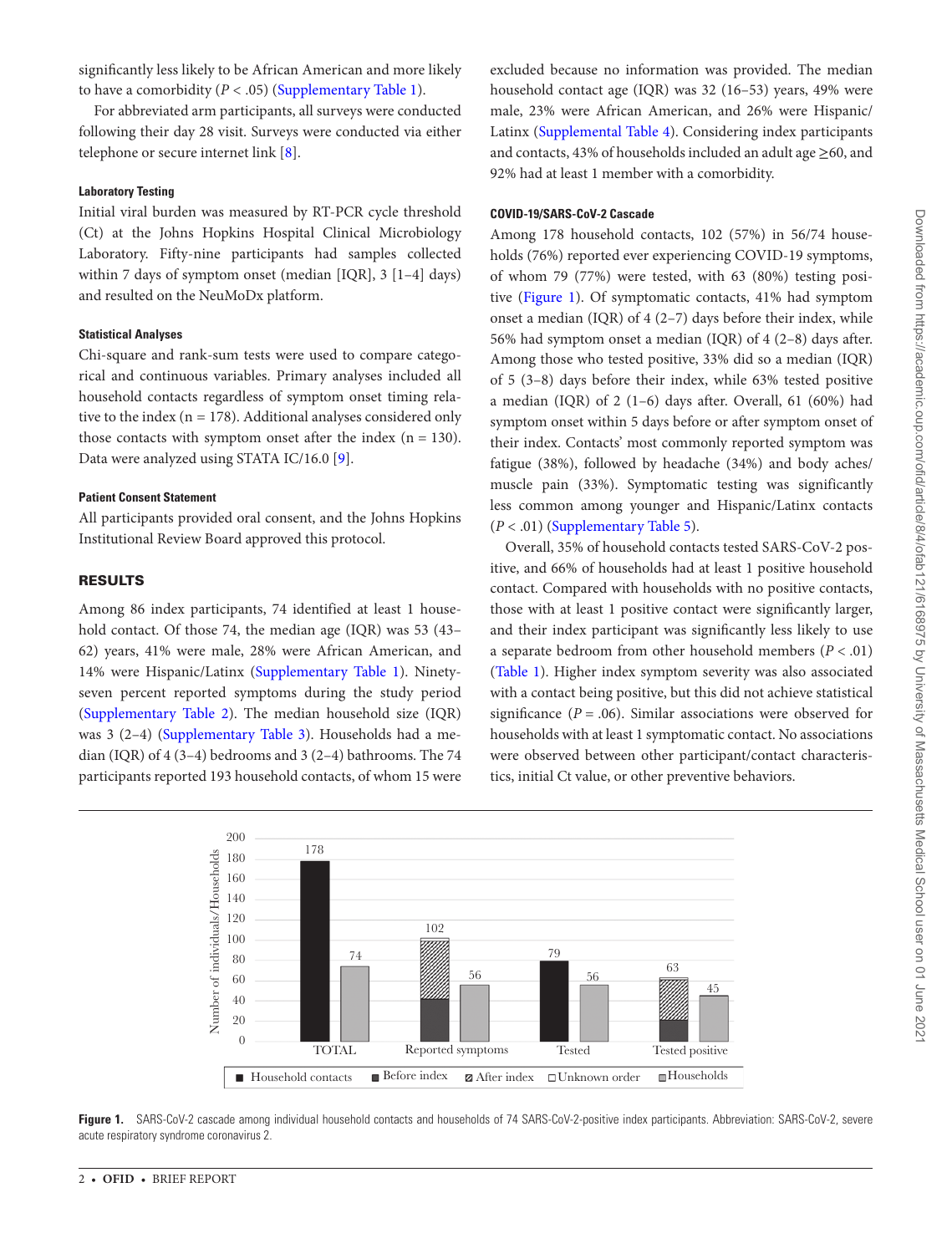# <span id="page-2-0"></span>**Table 1. Characteristics of Index Participants and Households (n = 74)**

| Characteristic                                                     | Household Member<br>$(n = 45)$ | ≥1 SARS-CoV-2-Positive No SARS-CoV-2-Positive<br>Household Member<br>$(n = 29)$ | PValue | $\geq$ 1 COVID-19<br>Member ( $n = 56$ ) | No COVID-19<br>Symptomatic Household Symptomatic Household<br>Member ( $n = 18$ ) | $\overline{P}$<br>Value |
|--------------------------------------------------------------------|--------------------------------|---------------------------------------------------------------------------------|--------|------------------------------------------|-----------------------------------------------------------------------------------|-------------------------|
| Index participant characteristics                                  |                                |                                                                                 |        |                                          |                                                                                   |                         |
| Median age (IQR), y                                                | $52(45 - 60)$                  | 55 (42-62)                                                                      | .78    | 53 (46-63)                               | 53 (45-63)                                                                        | .58                     |
| Gender                                                             |                                |                                                                                 | .46    |                                          |                                                                                   | .67                     |
| Male                                                               | 21(47)                         | 11 (38)                                                                         |        | 25 (45)                                  | 7 (39)                                                                            |                         |
| Female                                                             | 24 (53)                        | 18 (62)                                                                         |        | 31(55)                                   | 11(61)                                                                            |                         |
| Race                                                               |                                |                                                                                 | .60    |                                          |                                                                                   | .19                     |
| White                                                              | 27(60)                         | 18 (62)                                                                         |        | 37(67)                                   | 8(44)                                                                             |                         |
| African American                                                   | 9(20)                          | 7(24)                                                                           |        | 9(17)                                    | 7(39)                                                                             |                         |
| Other                                                              | 9(20)                          | 4(14)                                                                           |        | 10(15)                                   | 3(17)                                                                             |                         |
| Hispanic origin                                                    | 6(13)                          | 5(17)                                                                           | .40    | 7(13)                                    | 4(22)                                                                             | .53                     |
| Median Ct value (IQR)                                              |                                |                                                                                 |        |                                          |                                                                                   |                         |
| All households <sup>a</sup>                                        | 18.3 (15.9-21.5)               | 17.2 (14.5-20.5)                                                                | .37    | 18.2 (15.9-21.6)                         | 15.3 (14.3-18.3)                                                                  | .07                     |
| Index is first case in household <sup>b</sup>                      | 16.9 (15.4-20.5)               | 17.2 (14.5-20.5)                                                                | .60    | 17.7 (15.9-21.5)                         | 15.3 (14.3-18.3)                                                                  | .09                     |
| First FLU-PRO score (IQR) <sup>c</sup>                             | $0.38(0.16 - 0.56)$            | $0.16(0.06 - 0.31)$                                                             | .06    | $0.34(0.16 - 0.53)$                      | $0.13(0.06 - 0.03)$                                                               | .06                     |
| Household characteristics, median (IQR)                            |                                |                                                                                 |        |                                          |                                                                                   |                         |
| Household size                                                     | $4(3-4)$                       | $2(2-4)$                                                                        | $-.01$ | $4(2-4)$                                 | $2(2-4)$                                                                          | .03                     |
| No. of bedrooms <sup>c</sup>                                       | $4(3-4)$                       | $4(3-4)$                                                                        | .31    | $3.5(3-4)$                               | $4(3-4)$                                                                          | .58                     |
| No. of bathrooms <sup>c</sup>                                      | $3(2-4)$                       | $2.5(2-3)$                                                                      | .18    | $3(2-4)$                                 | $2(2-3)$                                                                          | .10                     |
| Age of household contacts, y                                       | $32(16 - 54)$                  | $31(16 - 50)$                                                                   | .40    | $32(16 - 54)$                            | 29 (15-50)                                                                        | .58                     |
| Preventive behaviors <sup>c</sup>                                  |                                |                                                                                 |        |                                          |                                                                                   |                         |
| Washing your hands multiple times<br>a day                         |                                |                                                                                 | .71    |                                          |                                                                                   | .45                     |
| Always                                                             | 34 (97)                        | 20 (95)                                                                         |        | 42 (95)                                  | 12 (100)                                                                          |                         |
| Never                                                              | 1(3)                           | 1(5)                                                                            |        | 2(5)                                     | 0(0)                                                                              |                         |
| Using a separate bedroom from<br>others in your residence          |                                |                                                                                 | $-.01$ |                                          |                                                                                   | .43                     |
| Always                                                             | 24 (69)                        | 17 (81)                                                                         |        | 31(70)                                   | 10 (83)                                                                           |                         |
| Sometimes                                                          | 0(0)                           | 3(14)                                                                           |        | 2(5)                                     | 1(8)                                                                              |                         |
| Never                                                              | 11(31)                         | 1(5)                                                                            |        | 11(25)                                   | 1(8)                                                                              |                         |
| Using a separate bathroom from<br>others in your residenced        |                                |                                                                                 | .71    |                                          |                                                                                   | .84                     |
| Always                                                             | 17 (59)                        | 11 (65)                                                                         |        | 22 (59)                                  | 6(67)                                                                             |                         |
| Sometimes                                                          | 1(3)                           | 0(0)                                                                            |        | 1(2)                                     | 0(0)                                                                              |                         |
| Never                                                              | 11 (38)                        | 6(35)                                                                           |        | 14 (38)                                  | 3(33)                                                                             |                         |
| Cleaning surfaces and commonly<br>touched items after contact      |                                |                                                                                 | .07    |                                          |                                                                                   | .54                     |
| Always                                                             | 27(77)                         | 12(57)                                                                          |        | 29 (66)                                  | 10 (83)                                                                           |                         |
| Sometimes                                                          | 3(9)                           | 7(33)                                                                           |        | 9(20)                                    | 1(8)                                                                              |                         |
| Never                                                              | 4(11)                          | 2(10)                                                                           |        | 5(11)                                    | 1(8)                                                                              |                         |
| Refraining from taking care of others<br>(eq. sick family members) |                                |                                                                                 | .85    |                                          |                                                                                   | .54                     |
| Always                                                             | 20(61)                         | 13 (62)                                                                         |        | 25(57)                                   | 8 (67)                                                                            |                         |
| Sometimes                                                          | 3(6)                           | 1(0)                                                                            |        | 4(9)                                     | (0)                                                                               |                         |
| Never                                                              | 12 (34)                        | 7(33)                                                                           |        | 15 (34)                                  | 4(33)                                                                             |                         |
| Wearing a face mask around others in<br>your residence             |                                |                                                                                 | .55    |                                          |                                                                                   | .15                     |
| Always                                                             | 14(40)                         | 9(43)                                                                           |        | 16 (36)                                  | 7(58)                                                                             |                         |
| Sometimes                                                          | 5(14)                          | 5(24)                                                                           |        | 7(16)                                    | 3(25)                                                                             |                         |
| Never                                                              | 16 (46)                        | 7(33)                                                                           |        | 21 (48)                                  | 2(17)                                                                             |                         |

Abbreviations: Ct, cycle threshold; IQR, interquartile range; SARS-CoV-2, severe acute respiratory syndrome coronavirus 2.

a Data available for 49 participants.

**b**Data available for 31 households.

c Data available for 56 participants.

<sup>d</sup>Data available for 46 participants.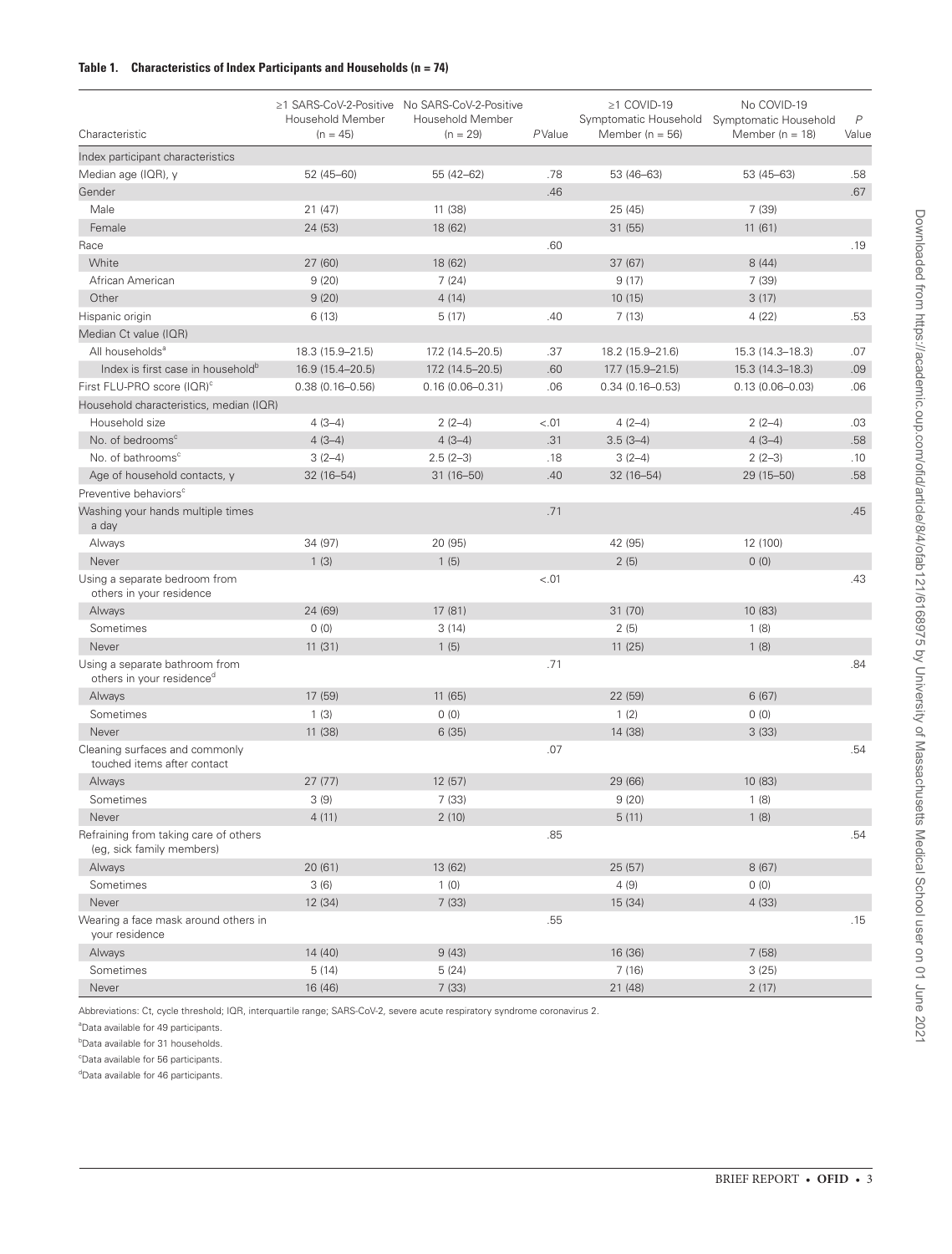Among 130 household contacts who did not have symptoms before the index case, 54 (41.5%) eventually developed symptoms, and 40 reported a positive SARS CoV-2 test result after the index case (30.8%).

#### **Preventive Behaviors**

Index participants reported high household compliance, with frequent handwashing (96%). Seventy-three percent reported always using a separate bedroom from others in the household, 64% using a separate bathroom, 70% cleaning common surfaces after touching them, 59% avoiding caring for others, and 41% wearing a mask at home around others.

### **DISCUSSION**

We observed high clustering of SARS-CoV-2 infection within households in an urban sample. Among cases diagnosed as outpatients, 76% had at least 1 symptomatic household contact and 66% reported at least 1 confirmed positive contact. We estimated the household secondary attack rate to be at least 31%. Taken together, these data support that multiple infections in a single household are common.

Our data are consistent with other reports of household transmission [[2](#page-4-1)[–5](#page-4-4)]. We were limited by lacking testing results on all household contacts. Specifically, our study was conducted early in the pandemic when testing was not available to asymptomatic persons. Thus, our estimates of cumulative household infection and secondary attack rate are underestimates given the asymptomatic infection rates and that nearly 25% of symptomatic contacts were not tested. Interestingly, younger and Hispanic/Latinx individuals were less likely to get tested when symptomatic, potentially reflecting risk perception and/or barriers to testing. Hispanic/Latinx participants also tended to have larger households, and in Maryland, this community has had a disproportionately higher SARS-CoV-2 burden [[10](#page-4-9)].

It was encouraging that households reported high compliance with some preventive practices like hand washing in the weeks following a COVID-19 diagnosis; however, one-third of index participants reported sharing a bedroom with another household member during this potentially infectious period, and masking in the home was <50%. Masking guidelines have evolved over the course of the pandemic, but these findings are consistent with other recent data [\[11](#page-4-10)] and support recent CDC recommendations of masking even in the home when a household member is potentially infected.

Interestingly, we did not observe an association between initial Ct value and infections/symptoms. Our data contrast with those of Marks and colleagues, who found an association between viral load of the index and subsequent household cases [[12](#page-4-11)]. In our cohort, of those with Ct values, 82% had a Ct <22 (1 SD above the mean Ct of infectious NP samples in

a recent publication) [[13](#page-4-12)]. Another recent study found that the nadir Ct value coincided with new symptom onset and the initiation of culturable virus shedding [\[11\]](#page-4-10). We were limited by missing Ct data and variability of test timing relative to symptom onset.

We were additionally limited as all survey data were reported by the index and we did not directly survey contacts. We also lacked viral sequence data and so cannot definitively attribute infections among contacts to household transmission vs independent community acquisition. However, 54% of symptomatic contacts reported symptom onset within 5 days of their index, consistent with previous reports of the timing of household transmission [\[5\]](#page-4-4).

In conclusion, household clustering of SARS-CoV-2 infection is extremely common. While we could not determine why households did not comply fully with CDC guidelines for preventing household transmission, these data support reinforcing such messaging during contact tracing. Additional guidance may be needed to support relocation of household members when isolation is not feasible within the home. Given the relatively short period between index participant symptom onset and prior and subsequent contact symptom onset, rapid field-based antigen testing followed by daily tests may also be prudent.

#### Supplementary Data

Supplementary materials are available at *Open Forum Infectious Diseases* online. Consisting of data provided by the authors to benefit the reader, the posted materials are not copyedited and are the sole responsibility of the authors, so questions or comments should be addressed to the corresponding author.

#### Acknowledgments

*Ambulatory COVID Study Team.* Carolyn Reuland, Razvan Azamfirei, Justin P. Hardick, Taylor Church, Thelio T. Sewell, Sara Keller, Lauren Sauer, Jeffrey Tornheim, Jennifer Townsend, Vismaya Bachu, Brittany Barnaba, Curtisha Charles, Weiwei Dai, Christine Payton, Joelle Fuchs, Jeffrey Holden, Minyoung Jang, J. R. Johnstone, Kate Kruczynski, Oyinkansola Kusemiju, Lucy Li, Amanda Tuchler, Manuela Plazas Montana, Michelle Prizzi, Rebecca Ursin.

*Financial support***.** This work was supported by the Johns Hopkins University School of Medicine COVID-19 Research Fund (to Y.C.M.) and the Sherrilyn and Ken Fisher Center for Environmental Infectious Diseases Discovery Program (to P.W.B. and Y.C.M.). Additional support was provided by the Johns Hopkins Center for AIDS Research (grant number P30 AI09418) and the Johns Hopkins Institute for Clinical and Translational Research (grant number UL1 TR003098). Salary support for Y.C.M. was from the National Institutes of Health (grant numbers U54EB007958-12, U5411090366, U54HL143541-02S2, UM1AI068613).

*Potential conflicts of interest.* S.H.M. has received speaker fees from Gilead. Y.C.M. has received tests from Quanterix, Becton-Dickinson, Ceres, and Hologic for research-related purposes. She also receives funding support to Johns Hopkins University from miDiagnostics. H.H.M. received research collaboration and contribution of equipment and reagents from Bio-Rad Laboratories and DiaSorin Molecular during the conduct of this study. All other listed authors do not have any conflicts of interest to declare. All authors have submitted the ICMJE Form for Disclosure of Potential Conflicts of Interest. Conflicts that the editors consider relevant to the content of the manuscript have been disclosed.